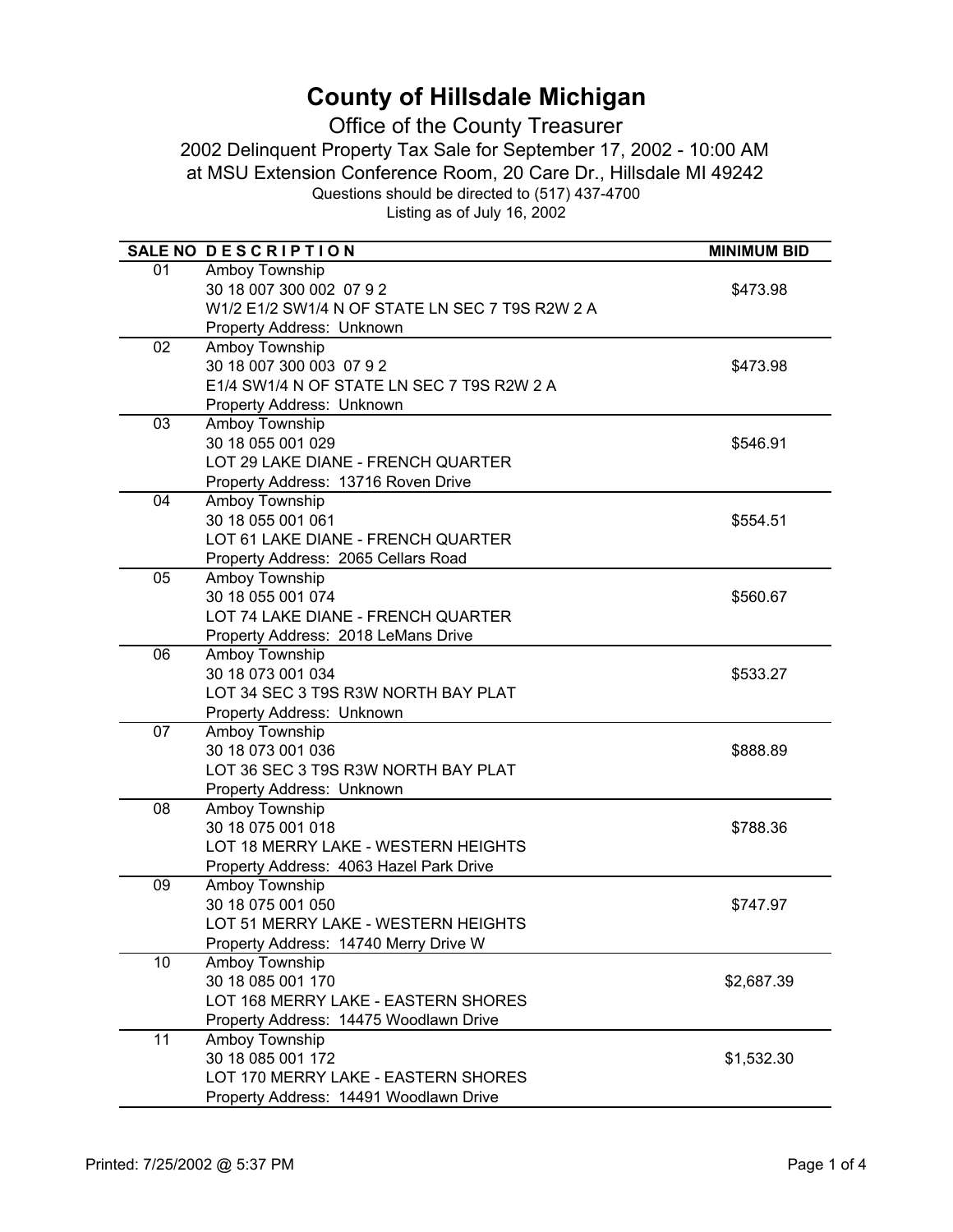|                   | SALE NO DESCRIPTION                                  | <b>MINIMUM BID</b> |
|-------------------|------------------------------------------------------|--------------------|
| $12 \overline{ }$ | Amboy Township                                       |                    |
|                   | 30 18 085 001 173                                    | \$1,532.30         |
|                   | LOT 171 MERRY LAKE - EASTERN SHORES                  |                    |
|                   | Property Address: 14507 Woodlawn Drive               |                    |
| $\overline{13}$   | Cambria Township                                     |                    |
|                   | 30 11 060 001 024                                    | \$519.97           |
|                   | LOT 24 BEAR LAKE PARK SUBD                           |                    |
|                   | Property Address: 3026 Charlotte Drive               |                    |
| $\overline{14}$   | Cambria Township                                     |                    |
|                   | 30 11 060 001 026                                    | \$519.97           |
|                   | LOT 26 BEAR LAKE PARK SUBD                           |                    |
|                   | Property Address: 3021 Charlotte Drive               |                    |
| 15                | Cambria Township                                     |                    |
|                   | 30 11 060 001 027                                    | \$519.97           |
|                   | LOT 27 BEAR LAKE PARK SUBD                           |                    |
|                   | Property Address: 3019 Charlotte Drive               |                    |
| $\overline{16}$   | Camden Township                                      |                    |
|                   | 30 14 009 100 014 09 8 4                             | \$677.58           |
|                   | COM 220 FT S OF NW COR SE1/4 NW1/4 SEC 9 TH ELY      |                    |
|                   | 1180 FT TO POB TH ELY 250 FT TH S 650 FT TH W 250 FT |                    |
|                   | TH N TO POB SEC 9 T8S R4W 3.73 A M/L                 |                    |
|                   | Property Address: Unknown                            |                    |
| $\overline{17}$   | <b>Hillsdale Township</b>                            |                    |
|                   | 30 07 029 200 007 29 6 3                             | \$1,257.34         |
|                   | COM AT A PT 25 3/4 RD W SW COR E1/2 NE1/4 & RNG      |                    |
|                   | TH E 200 FT TH N 218 FT TH W 200 FT TH S 218 FT TO   |                    |
|                   | POB SEC 29 T6S R3W 1 A M/L                           |                    |
|                   | Property Address: 3310 Bacon Road                    |                    |
| 18                | Hillsdale Township                                   |                    |
|                   | 30 07 032 300 013 32 6 3                             | \$505.06           |
|                   | COM AT NE COR LOT 6 BANKERS NO 1 TH N 100 FT TH      |                    |
|                   | E 33 FT TH S 100 FT TH W 33 FT TO POB SEC 32 T6S     |                    |
|                   | R <sub>3</sub> W                                     |                    |
|                   | Property Address: Unknown                            |                    |
| 19                | Hillsdale Township                                   |                    |
|                   | 30 07 032 300 017 32 6 3                             | \$505.06           |
|                   | COM AT NE COR LOT 8 BANKERS NO 1 TH W 34 FT TH N     |                    |
|                   | 40 FT TH E 100 FT TH S 40 FT TH W 64 FT TO POB SEC   |                    |
|                   | 32 T6S R3W                                           |                    |
|                   | Property Address: Unknown                            |                    |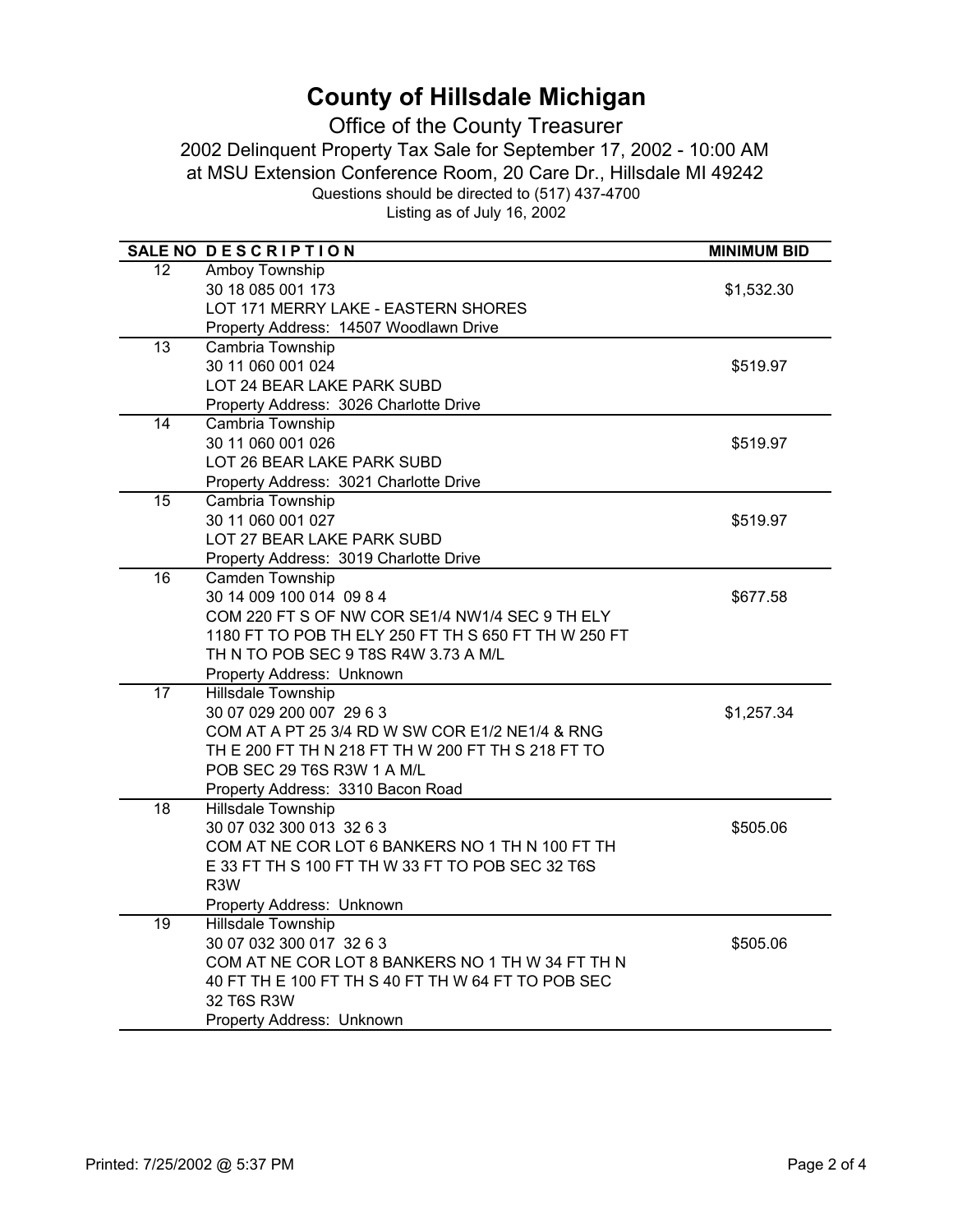|                 | SALE NO DESCRIPTION                                  | <b>MINIMUM BID</b> |
|-----------------|------------------------------------------------------|--------------------|
| 20              | Ransom Township                                      |                    |
|                 | 30 16 055 001 006                                    | Ransom Twp         |
|                 | COM IN CEN OF HWY 35 RD N OF SE COR N1/2 SE1/4,      | purchased.         |
|                 | TH W 330 FT, N 132 FT, E 330 FT TO CEN OF HWY, S 132 |                    |
|                 | FT TO POB BEING PART OF LOT 3 SQUIRES ADD SEC 16     |                    |
|                 | T8S R2W VILLAGE OF RANSOM                            |                    |
|                 | Property Address: 10606 Bird Lake Road               |                    |
| 21              | <b>Somerset Township</b>                             |                    |
|                 | 30 04 110 001 039                                    | \$759.88           |
|                 | LOT 39 LAKE LE ANN - FAIRWAY HILLS                   |                    |
|                 | Property Address: 11421 Greenlawn Drive              |                    |
| 22              | Somerset Township                                    |                    |
|                 | 30 04 110 001 199                                    | \$712.41           |
|                 | LOT 201 LAKE LE ANN - FAIRWAY HILLS                  |                    |
|                 | Property Address: 10001 Woodlawn Court               |                    |
| 23              | Somerset Township                                    |                    |
|                 | 30 04 110 001 240                                    | \$808.35           |
|                 | LOT 242 LAKE LE ANN - FAIRWAY HILLS                  |                    |
|                 | Property Address: 9843 Brooklawn Court               |                    |
| 24              | Somerset Township                                    |                    |
|                 | 30 04 110 001 241                                    | \$807.18           |
|                 | LOT 243 LAKE LE ANN - FAIRWAY HILLS                  |                    |
|                 | Property Address: 9857 Brooklawn Court               |                    |
| 25              | Somerset Township                                    |                    |
|                 | 30 04 135 001 005                                    | \$737.56           |
|                 | LOT 5 LAKE LE ANN - GREENBRIAR                       |                    |
|                 | Property Address: 11175 Vicary Road                  |                    |
| 26              | Somerset Township                                    |                    |
|                 | 30 04 140 001 092                                    | \$798.04           |
|                 | LOT 239 LAKE LE ANN - GREENBRIAR PLAT TWO            |                    |
|                 | Property Address: 11590 Baker Road                   |                    |
| $\overline{27}$ | <b>Somerset Township</b>                             |                    |
|                 | 30 04 210 001 228                                    | \$316.66           |
|                 | LOT 225 LAKE SOMERSET - ROLLING MEADOWS              |                    |
|                 | Property Address: 10585 Loughrea Lane                |                    |
| 28              | Wheatland Township                                   |                    |
|                 | 30 09 013 200 003 13 6 1                             | \$1,185.82         |
|                 | COM AT NE COR W1/2 NE1/4 SEC 13 TH W 348.96 FT TH    |                    |
|                 | S 268.9 FT TH E 348.96 FT TO E LN W1/2 NE1/4 TH N TO |                    |
|                 | POB SEC 13 T6S R1W 2 A M/L                           |                    |
|                 | Property Address: 3940 Meridian Road                 |                    |